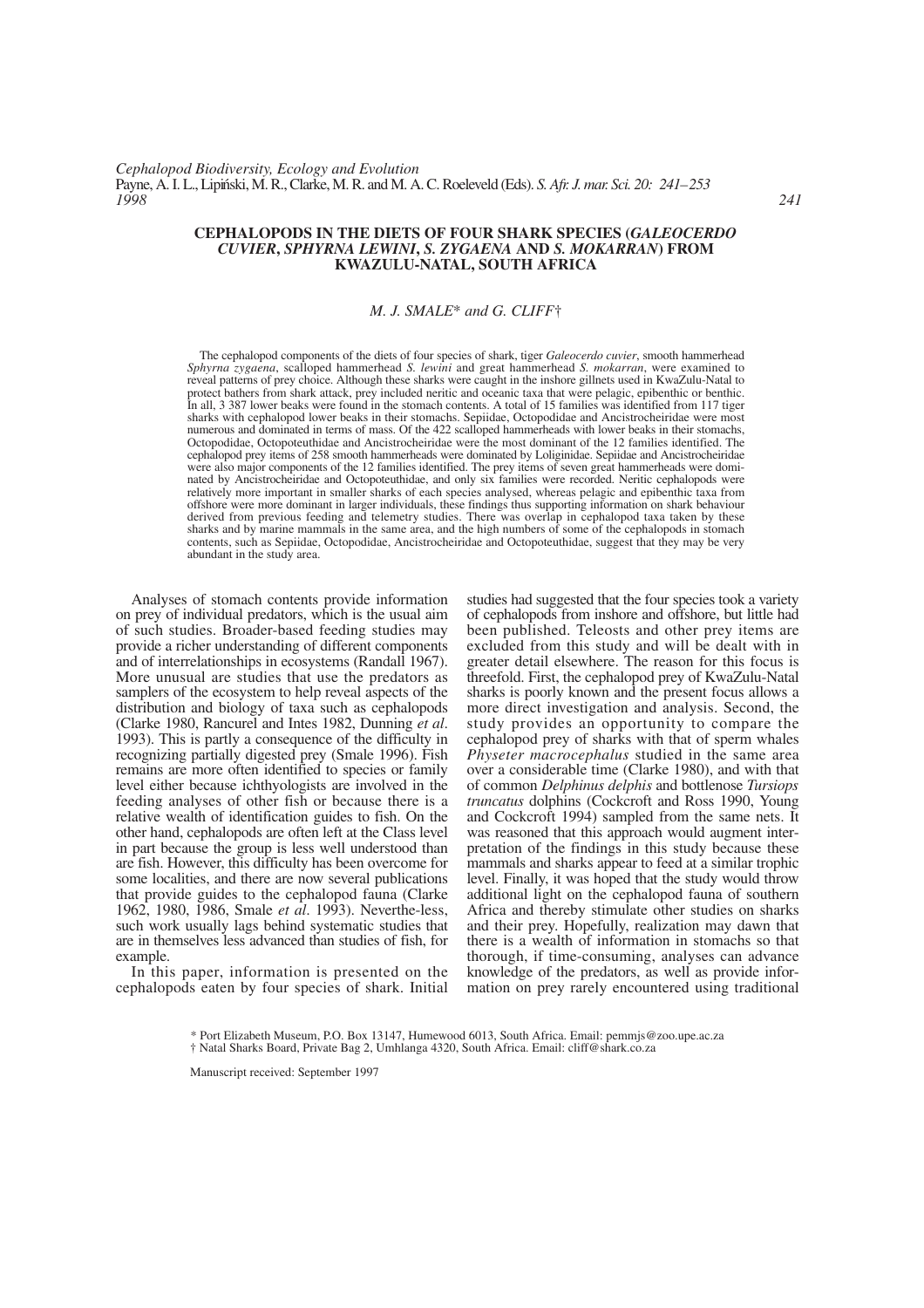

Fig. 1: Locator map of the KwaZulu-Natal coast along which shark nets are deployed. Installations and, in parenthesis, length of nets (km) in January 1990 are indicated (after Cliff and Dudley 1991)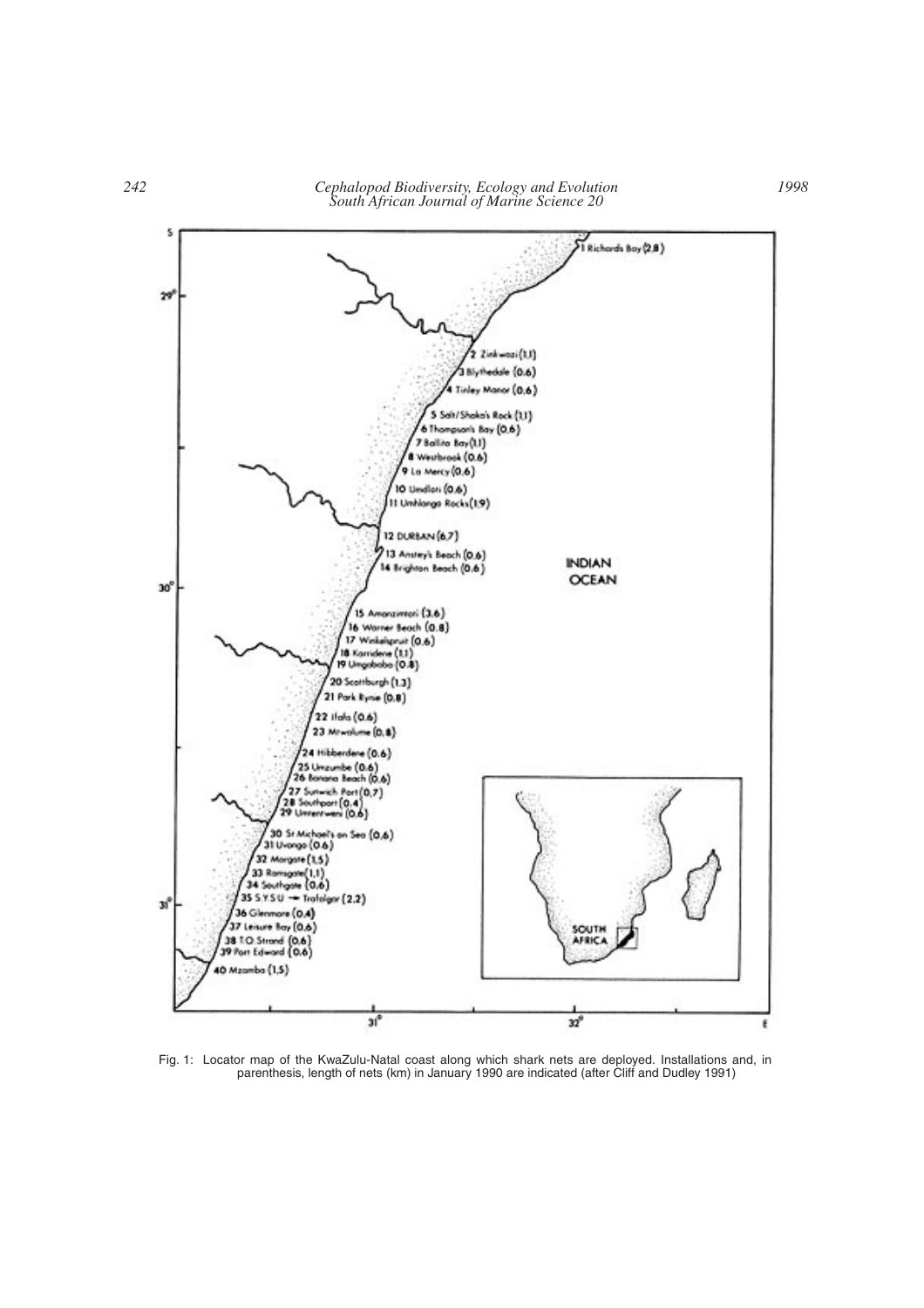Predator Empty With food With cephalopod With beaks Tiger shark 15  $15$  299  $160$  119 Scalloped hammerhead 1035 1 035 577 433<br>Smooth hammerhead 178 490 310 258 Smooth hammerhead 178 490 310 258<br>Great hammerhead 12 30 310 7 Great hammerhead

Table I: Material examined in this study for the period 1983–1995

sampling techniques. It was hoped that this multispecies, crossdisciplinary approach would augment understanding of predator/prey interactions in the field, where direct studies are extremely expensive and time-consuming.

#### **METHODS**

Sharks were collected between 1983 and 1995 from inshore gillnet installations deployed along the coast of KwaZulu-Natal for bather protection. The region is subtropical and the continental shelf narrow (Fig. 1). Details of the net locations, numbers and servicing methods are given by Cliff and Dudley (1992). Sharks were removed, labelled and returned to Natal Sharks Board (NSB) headquarters, where identifications were checked, precaudal length (*PCL*) measured and biological data gathered. The full sample is listed in Table I. Stomach contents were sorted and hard parts of prey, notably fish otoliths and cephalopod beaks, saved for later identification. Cephalopod beaks were preserved in formalin and sent to the Port Elizabeth Museum (PEM) for identification. Beaks were identified against material held in the PEM collections and using literature (Clarke 1980, 1986, Smale *et al.* 1993). Effort was focused on the lower beaks for identification and measurement (Clarke 1986), but upper beaks were identified where possible because these structures can sometimes assist in confirming identifications (e.g. in the Ommastrephidae). Beaks were counted and measured, and morphometric relationships in the literature or developed at the PEM were used to estimate the dorsal mantle lengths (*DML*) and masses of each using either rostral length (*RL*) for squid or crest length (*CL*) for Octopodidae and Sepiidae (Clarke 1980, 1986, Smale 1983, Smale *et al.* 1993).

To investigate the capture behaviour of the predators, the cephalopods were broadly divided into neritic and oceanic (including epipelagic, mesopelagic, bathypelagic and benthic) forms. For the purposes of this paper, the families Octopodidae, Loliginidae and Sepiidae were considered neritic, and the rest oceanic. Changes in prey choice with growth were investigated, as a preliminary exercise only, by splitting the size range of predators available after preliminary analyses suggested the approximate size at which prey choice appeared to change. No attempt was made to investigate changes in prey choice by gender.

The use of hard parts of prey in diet analyses has potential to introduce bias when different prey groups are examined, because of the varying influence of digestion on each prey type. This factor was probably of minor influence in the current study because only cephalopods were compared. However, a factor that is very difficult to eliminate is the retention of beaks by these sharks of prey consumed by lower level predators, such as other fish and birds prior to their being taken by the sharks. Although this may account for some of the material, the influence is likely to be minor, judging by the fact that cephalopods are routinely recorded in relatively fresh condition from shark stomach contents.

# **RESULTS**

#### **Tiger shark** *Galeocerdo cuvier*

In all, 119 specimens had cephalopod beaks in their stomachs, but two had upper beaks only and were excluded from further analyses. The predators were 1 140–2 650 mm *PCL*. Lower beaks examined numbered 472, representing a prey total wet mass of 189 kg (Fig. 2).

Neritic cephalopods made up 60% by number and 45% by mass of the prey. Octopods (*Octopus* cf. *vulgaris*, *O. cyanea* and at least two other forms of *Octopus* beaks were recognized) and sepiids were the dominant shelf species recorded. The size range of octopods was estimated to be 30–246 mm *DML* (mean 85 mm, *SD* 45 mm,  $n = 81$ ). Sepiids could not be identified to species level, but they were estimated to measure 83–501 mm *DML* (mean 206 mm, *SD* 93 mm, *n* = 191). Loliginids were left at the level of family because of difficulties in the systematics of this group off KwaZulu-Natal.

Oceanic prey constituted 40% by number and 55% by mass of prey and were dominated by ancistro-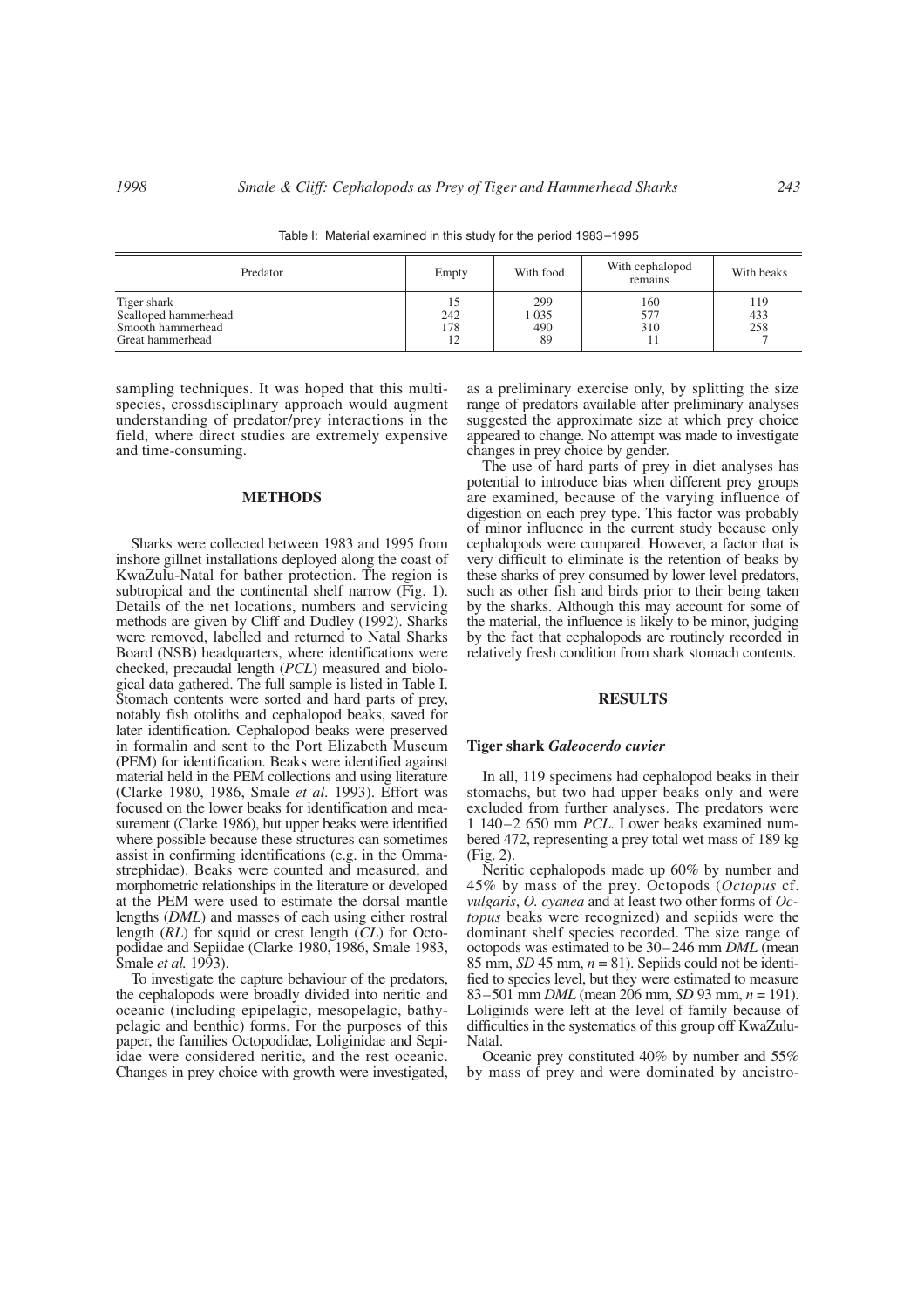

Fig. 2: Prey of tiger sharks according to (a) lower beak numbers and (b) calculated wet mass, expressed as a percentage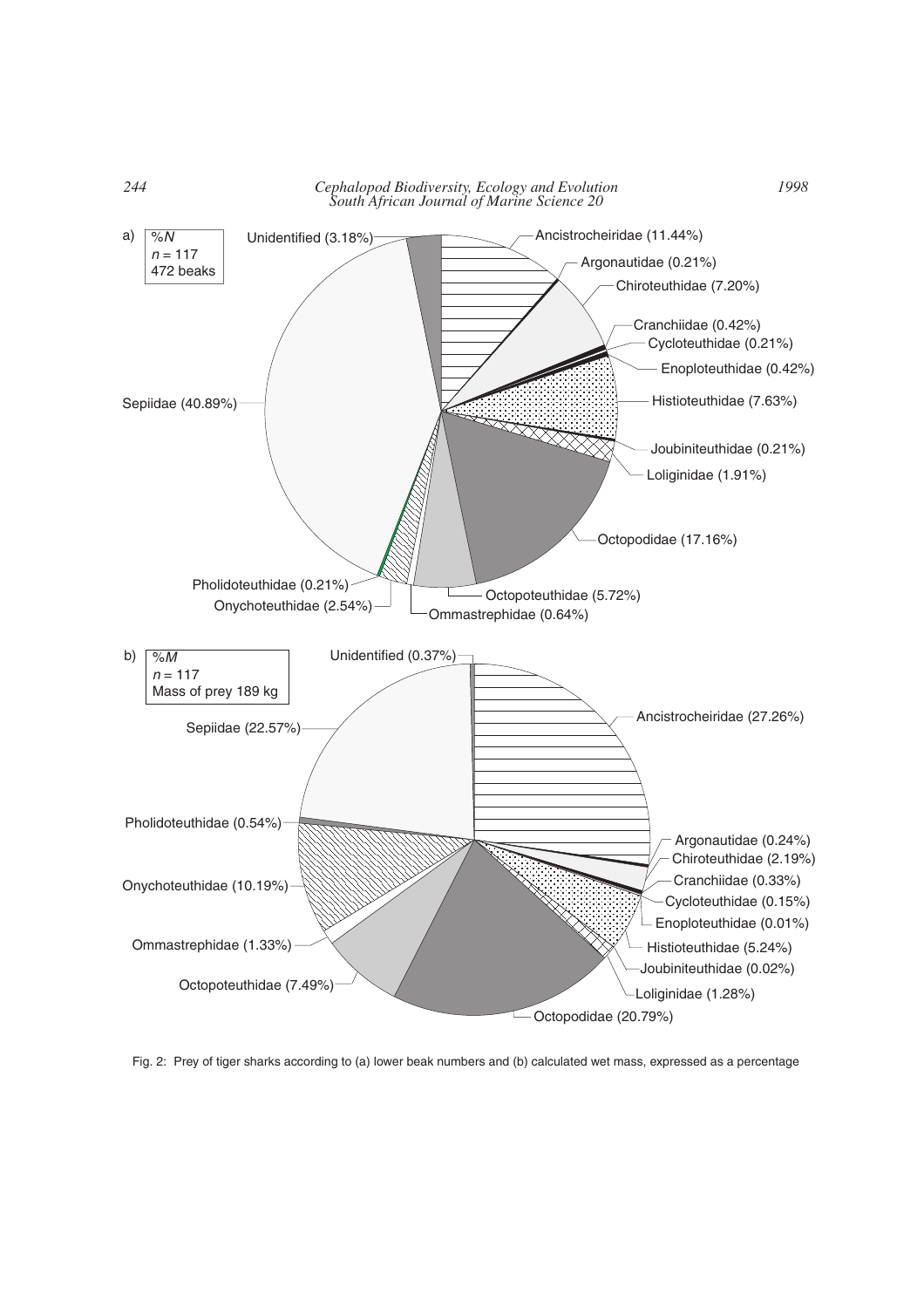

Fig. 3: Prey of scalloped hammerhead sharks according to (a) lower beak numbers and (b) calculated wet mass, expressed as a percentage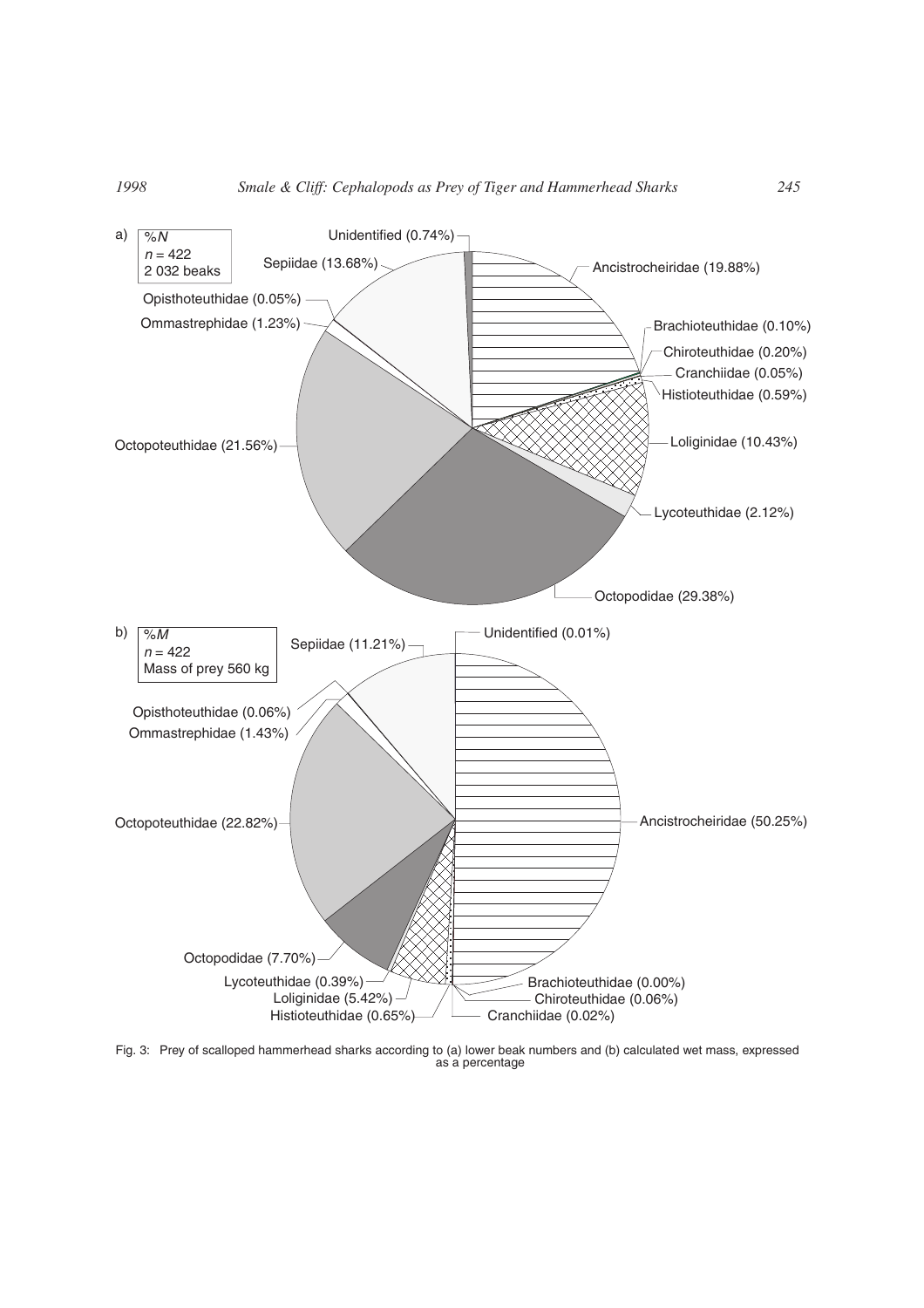cheirids (*Ancistrocheirus lesueuri),* that were estimated to measure 122–358 mm *DML* (mean 239 mm, *SD* 60 mm,  $n = 54$ ). Octopoteuthids were represented mainly by *Octopoteuthis sicula*, which measured 140–209 mm *DML* (mean 170 mm, *SD* 24 mm, *n* = 26), only one *Taningia danae* estimated at 797 mm *DML* being found. Ommastrephids were not common, but they included *Ornithoteuthis volatilis* and *Sthenoteuthis oualaniensis.* Chiroteuthids and cranchiids were not identified below family level. Histioteuthids identified were *Histioteuthis meleagroteuthis*, *H. bonnellii corpuscula, H. miranda* and *H. dofleini,* and this group measured 58–162 mm *DML* (mean 113 mm, *SD* 25 mm, *n* = 34)*.* Onychoteuthids (*Moroteuthis robsoni* and *Onychoteuthis* sp.) were less dominant prey. Minor prey included *Abralia* sp., *Joubiniteuthis* sp. and *Pholidoteuthis boschmai*. A single *Argonauta argo* was recorded. One large upper beak of *Architeuthis* was collected, but it is not reflected in Figure 2 because the lower beak was not collected.

A difference in prey choice was found with different sizes of sharks. Neritic prey were more dominant (75%*N*, 69%*M*) than oceanic prey (25%*N*, 31%*M*) in 81 sharks < 2 m *PCL*. In the 36 sharks 2 m and larger, a higher proportion was oceanic prey (67%*N*, 79%*M*) than neritic. Many of the oceanic species were mesopelagic or epibenthic and it appears that the larger sharks were feeding more frequently in deeper water than smaller conspecifics.

#### **Scalloped hammerhead shark** *Sphyrna lewini*

This shark was the most numerous sampled, 433 specimens having cephalopod beaks in their stomachs, although 11 had upper beaks only and were excluded from further analysis. The predators measured 695– 2 430 mm *PCL* and a total of 2 032 lower beaks was recorded. The calculated wet mass of prey was 560 kg (Fig. 3).

Neritic cephalopods made up 53% by number and 24% by mass of the prey. Octopodids dominated and there were more than two forms of beaks, including some identified as *Octopus* cf. *vulgaris*. They were estimated to measure 22–191 mm *DML* (mean 50 mm, *SD* 15 mm, *n* = 597). Sepiids were not identified below the level of family and it is possible that a small number of sepiolids were included in this group. They measured 39–471 mm *DML* (mean 218 mm, *SD* 86 mm, *n* = 278). At the present stage of knowledge of these groups in the study area and given the poor representation of vouchered specimens in the beak collection of the Port Elizabeth Museum, it was not possible to separate the sepiids and the sepiolids. Loliginid beaks appeared to belong to several species, including *L. duvaucelii* and

*Loligo vulgaris reynaudii,* but they could not be identified confidently to species in most cases*.*

Oceanic cephalopods made up 47% by number and 76% by mass of prey. Ancistrocheirids (*A. lesueuri)* and octopoteuthids (*Otopoteuthis* and a single *Taningia danae*) dominated (Fig. 3). *Ancistrocheirus* measured 97–362 mm *DML* (mean 213 mm, *SD* 58 mm, *n* = 404) and *Octopoteuthis* measured 128–221 mm *DML* (mean 185 mm, *SD* 17 mm, *n* = 437). Other taxa identified were *Argonauta* (an upper beak), *Brachioteuthis*?, *Chiroteuthis* spp., Cranchiidae (*Teuthowenia*) and Histioteuthidae (including *H. miranda* and *H. dofleini*). Also recorded were lycoteuthids (*Lycoteuthis lorigera* – a senior synonym of *L. diadema*) and ommastrephids (*O. volatilis, S. oualaniensis, Todarodes* sp. and unidentified Ommastrephidae). One beak was listed as ?*Grimpoteuthis*.

There was a tendency for larger sharks to prey more on oceanic cephalopods than on neritic forms. In 385 sharks <1 500 mm *PCL,* neritic cephalopods constituted 58%*N* and 28%*M* and oceanic cephalopods the balance. In the 37 sharks >1 500 mm *PCL*, oceanic taxa dominated (85%*N*, 91%*M*).

### **Smooth hammerhead shark** *Sphyrna zygaena*

This was the second most numerous species sampled. In all, 258 specimens had cephalopod beaks in their stomachs, but 20 contained upper beaks only and were excluded from further analysis. Sharks measuring 600–1 189 mm *PCL* had a total of 833 lower beaks, and these made up an estimated wet prey mass of 248 kg (Fig. 4).

Neritic cephalopods dominated the prey by number (73%) and mass (65%). Loliginids dominated and were estimated to measure 52–338 mm *DML* (mean 230 mm, *SD* 46 mm, *n* = 455). A large proportion was probably *L. v. reynaudii* or *L. duvaucelii*, but other unidentified species were also found. Sepiids were also important prey in terms of number and mass, but again it is possible that sepiolids were included in this group because of the difficulty of distinguishing between them in the study area at present. They measured 18–429 mm *DML* (mean 147 mm, *SD* 66 mm, *n* = 143). Octopodids were minor prey represented by *O.* cf. *vulgaris* and at least three other forms.

Oceanic cephalopods constituted 27% by number and 35% by mass of prey (Fig. 4). These taxa were dominated by *Ancistrocheirus* of 109–334 mm *DML* (mean 217 mm, *SD* 66 mm, *n* = 69). O*mmastrephes bartramii, Ornithoteuthis volatilis, Sthenoteuthis oualaniensis, Todarodes filippovae* and *Todarodes* sp. were the ommastrephids identified, and members of this family measured between 76 and 452 mm *DML*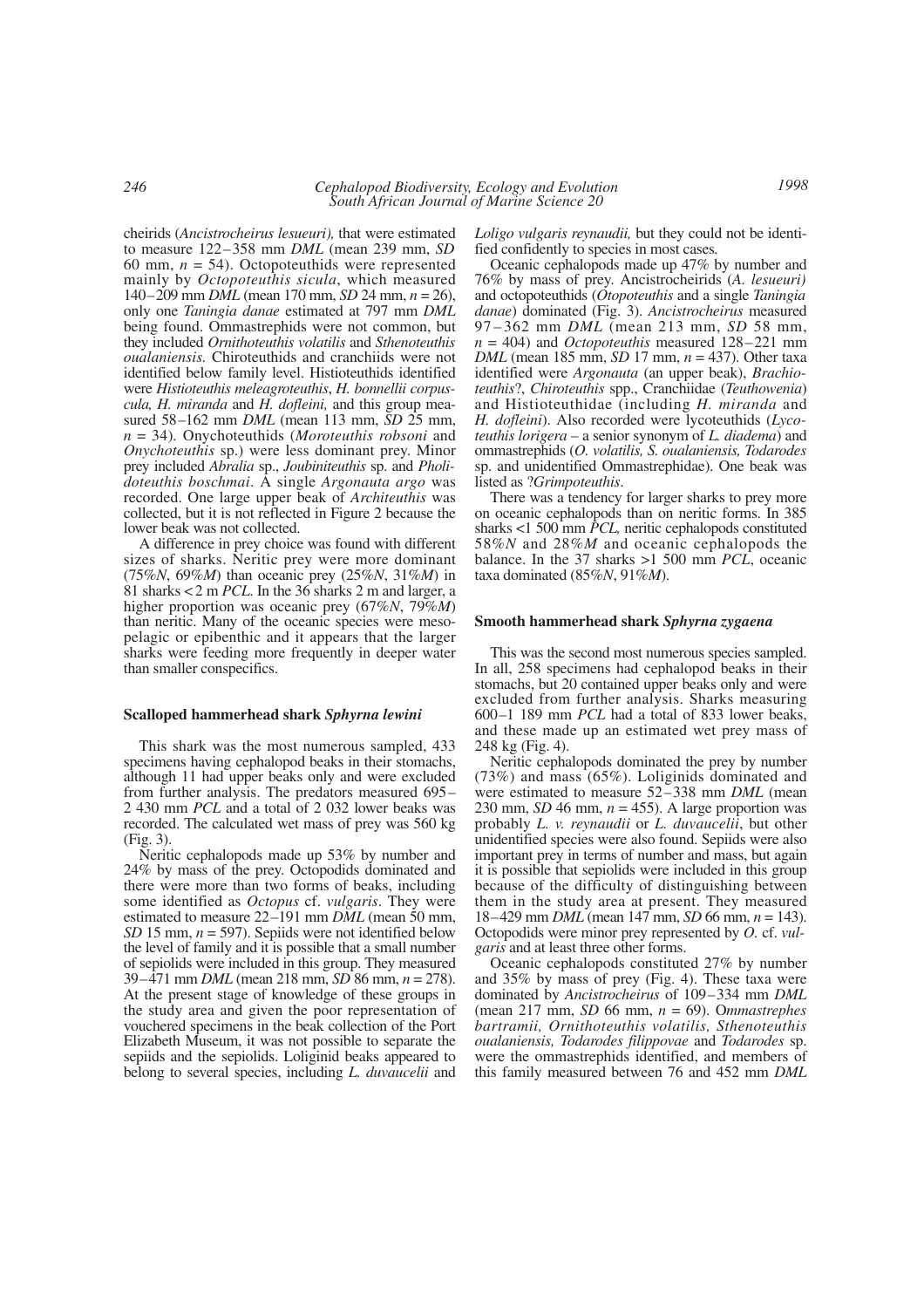

Fig. 4: Prey of smooth hammerhead sharks according to (a) lower beak numbers and (b) calculated wet mass, expressed as a percentage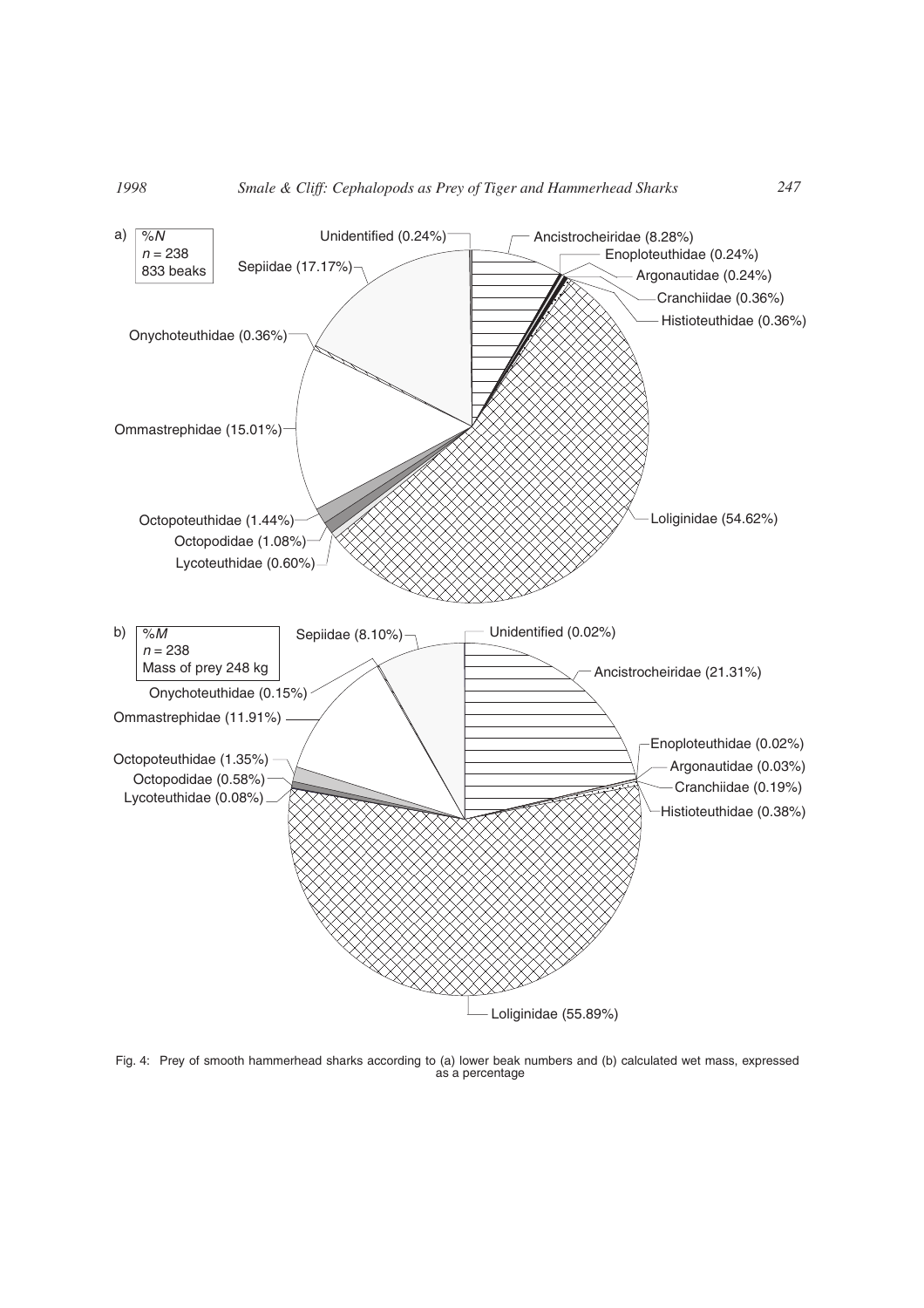

Fig. 5: Prey of great hammerhead sharks according to (a) lower beak numbers and (b) calculated wet mass, expressed as a percentage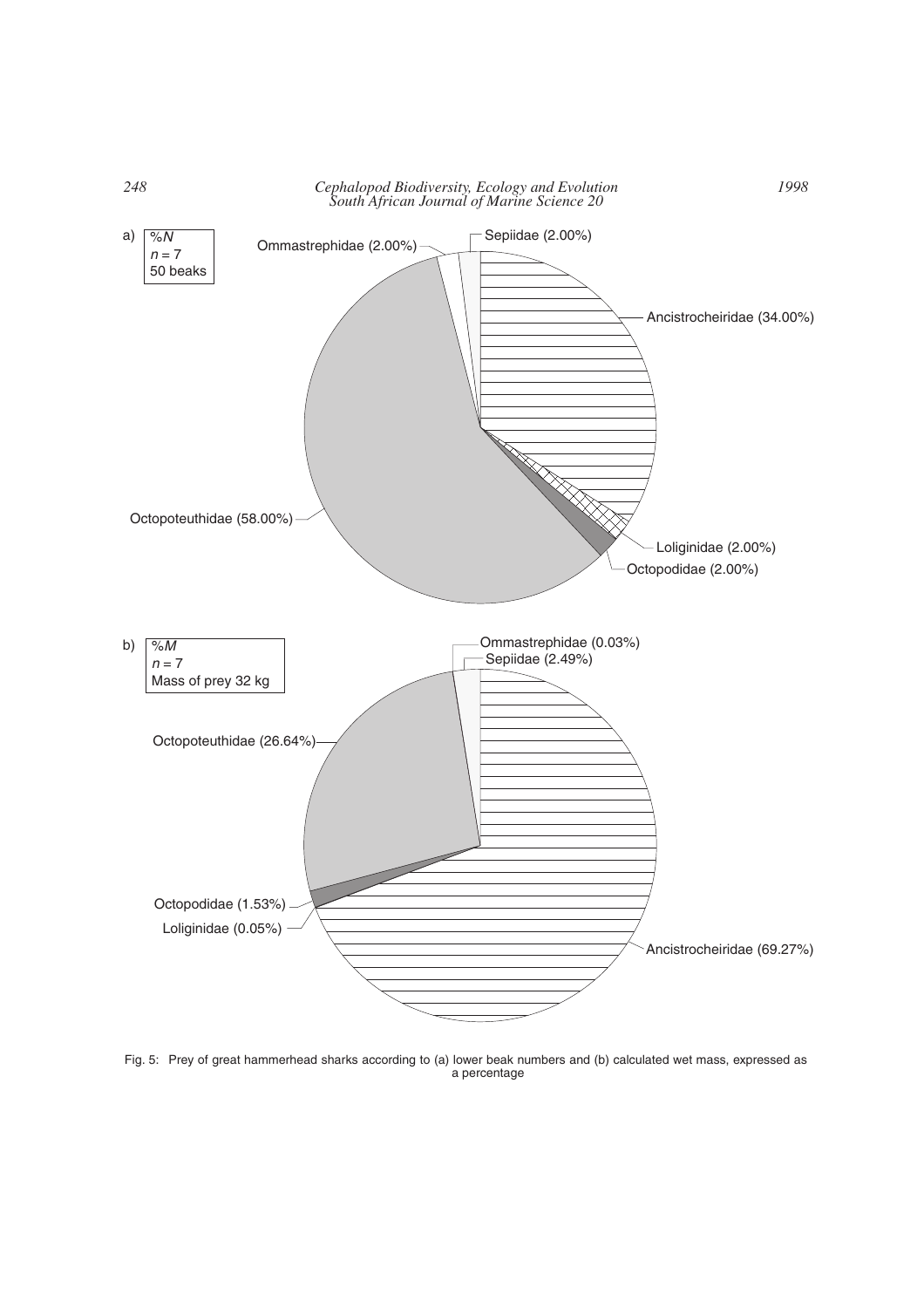(mean 193 mm, *SD* 63 mm, *n* = 120). Other taxa identified included *Argonauta argo* and *Liocranchia. Abralia*? and *Enoploteuthis* were identified from the family Enoploteuthidae, but *Histioteuthis miranda* was the only member of the Histioteuthidae identified. *Lycoteuthis lorigera* and ?*Selenoteuthis* were identified from the family Lycoteuthidae, but only 12 *Octopoteuthis* (Octopoteuthidae) were taken. The only onychoteuthid recognized was *Onychoteuthis* sp.

There was a tendency for larger sharks to feed more on oceanic cephalopods. In 169 smooth hammerheads <1 000 mm *PCL*, neritic prey made up 88% by number and 78% by mass of prey and oceanic cephalopods the balance. Neritic prey were less important (44%*N*, 41%*M*) in 69 sharks of ≥1 000 mm.

#### **Great hammerhead** *Sphyrna mokarran*

Only 7 of the 101 great hammerheads analysed had cephalopod beaks in their stomachs (Table I). The predators measured 1 730–2 370 mm *PCL*. A single stomach from a shark of 2 186 mm *PCL* contained all the *Ancistrocheirus* and *Octopoteuthis*, the others contained one cephalopod beak each. That single stomach had a considerable influence on the results because those two taxa made up the bulk of the prey (Fig. 5). *Octopoteuthis* measured 171–216 mm *DML* (mean 193 mm, *SD* 9.6 mm, *n* = 29). *Ancistrocheirus* measured 118–342 mm *DML* (mean 261 mm, *SD* 79 mm, *n* = 17). The *Sepia* sp. measured 287 mm *DML*. The octopod was identified as *O. cyanea* and estimated to weigh 500 g, although the beak was broken.

# **DISCUSSION**

# **Prey**

*Ancistrocheirus* was found in all four shark species and the beaks were darkened at all sizes down to 4 mm *RL*. The size range of beaks found in this study (3.4–9.9 mm *RL*) was similar to that recorded by Clarke (1980) from sperm whales. Their presence in these sharks and in sperm whales, that are known to feed in deep water (to c. 2 000 m, Clarke 1980), suggests that these squid are a dominant component of the fauna in deep water and would themselves be dominant predators off south-eastern Africa. This squid is poorly known, despite its importance in foodwebs, but it has been shown that the tissues contain ammonia that would provide buoyancy (Clarke *et al.* 1979). There is also some evidence that they may spawn from June to October off South Africa (Clarke 1980). Squid in this

study included both juveniles and adults.

Histioteuthids identified were mainly *H. bonnellii corpuscula, H. miranda* and *H. dofleini* (Clarke 1986), although there were additional taxa in stomachs that could not be confidently attributed to species; they probably belonged to the same three species. Taxa grouped as "B" by Clarke (1980, 1986) were rarely recorded here. Except in the case of tiger sharks, histioteuthids were minor components of the diets of the four sharks studied here, whereas they are important prey of sperm whales in the same region (Clarke 1980).

Ommastrephids were not found frequently except in smooth hammerheads. In that case, *Ornithoteuthis volatilis* was the most dominant, although several other species were found and a few could not be identified below the family level. Ommastrephids are important prey of this shark off Australia (Dunning *et al.* 1993), suggesting that the result may reflect hunting behaviour and prey choice. Alternatively (or in addition), their relatively low importance in scalloped hammerheads and tiger sharks may suggest their relative scarcity off KwaZulu-Natal compared to that of other cephalopods there.

Loliginids were important prey of all four species of shark analysed, as has been found in studies off the Eastern Cape (Sauer and Smale 1991, Smale 1991). Initial attempts to identify prey to species level were often thwarted by features of the beak shape and darkening of some material that suggested that additional taxa not represented in the PEM beak collection were present. A greater diversity of loliginids off southern Africa, than hitherto thought, was realized after a recent research cruise to Moçambique; now at least 10 loliginid species have been identified (Roeleveld 1998). Until the status of these species is established in KwaZulu-Natal and beaks acquired for collections, reliable beak identifications can only be to family level.

Despite a recent regional advance in octopod beak identification (Smale *et al.* 1993), many of the octopod beaks could not be identified with confidence to species level and were consequently reported only at the level of family. Although numerous beaks had features that conformed to those characters described in Smale *et al.* (1993), juveniles were particularly difficult to resolve to species, and some beaks found in stomachs were obviously not included in that work. This is a reflection of the state of knowledge of southern African octopods (Roeleveld 1998), and further advances in beak identification will depend on advances in the systematics of the family from this region.

Sepiids and sepiolids may have been grouped in this study, but the vast majority of the material appeared to belong to the Sepiidae. A few small beaks had features that suggested that they may have been sepiolids, but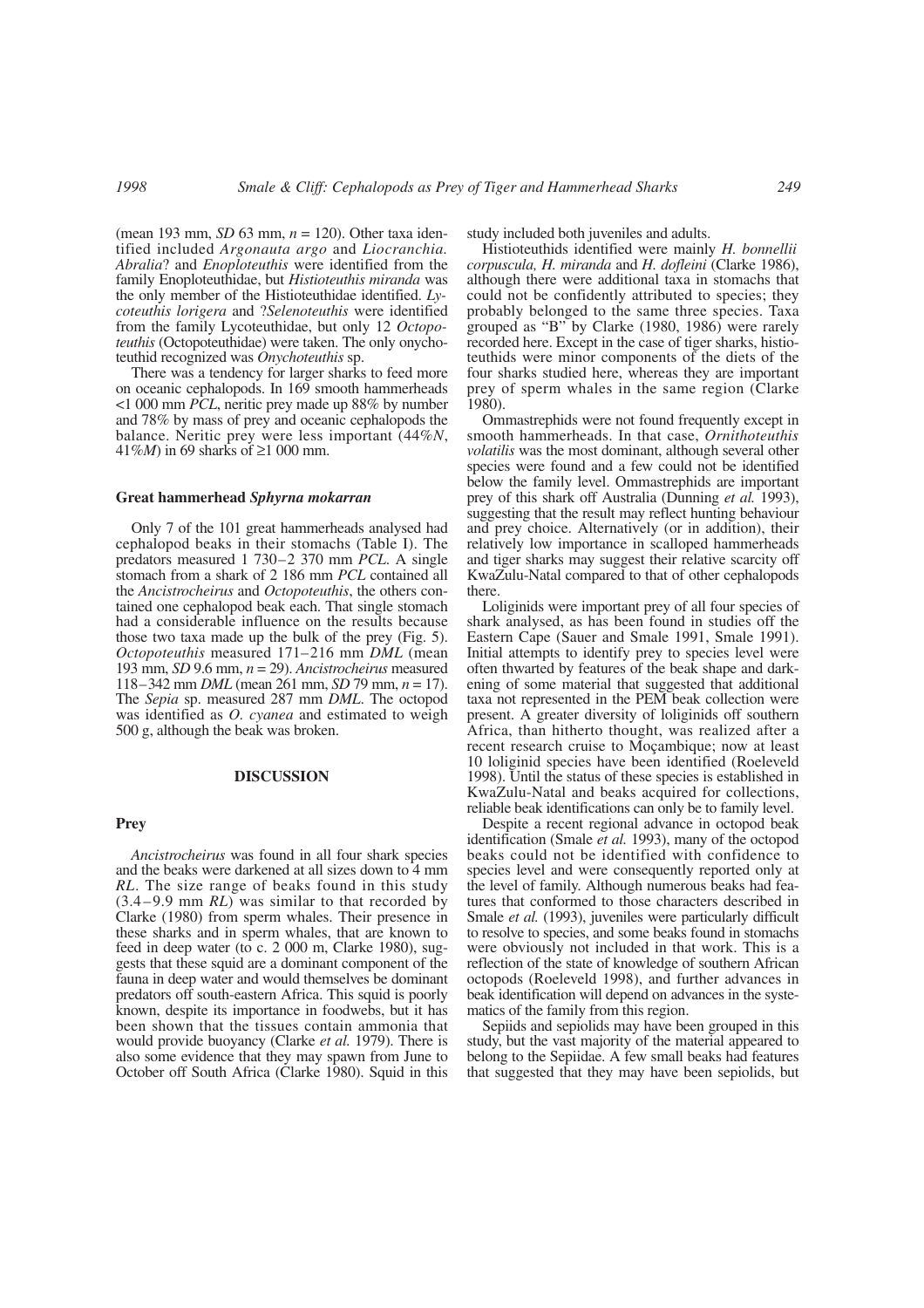East Coast sepiolids are not represented adequately in the PEM collection. Therefore, because of their similarity to sepiids, they were grouped together. More work is needed on the systematics and beaks from these families before identifications of beaks can be attempted with confidence, although beaks of both families are difficult to resolve below the family level without reliable vouchers (Clarke 1986, pers. comm.). Nevertheless, sepiids are ecologically important off KwaZulu-Natal, as is reflected by these results and dolphin feeding studies (Cockcroft and Ross 1990).

Many neritic and oceanic cephalopods were preyed on by the sharks analysed. Despite the cryptic behaviour used by cephalopods to deceive predators (Hanlon and Messenger 1996), these sharks were able to detect and prey on them. The differences in proportions of various cephalopods consumed by the four shark species suggest that there may be differences in prey preference, possibly resulting from differences in hunting behaviour and habitat use by the different sharks. The material was collected over more than a decade, but it is strongly biased because all the sharks were caught in shallow gillnets off a KwaZulu-Natal coastline of several hundred kilometres. Nevertheless, both offshore and nearshore prey were recorded, no doubt partly because of the resistance of the chitinous beaks to digestion, allowing evidence of past meals to accumulate. The differences in prey recorded suggest real differences in the prey targeted by each of the predators and that these sharks can provide considerable information on the relative abundance of such prey species. Furthermore, there was a consistent pattern of intraspecific variation, larger predators taking a higher proportion of offshore prey than smaller ones, indicating that predatory behaviour changes with growth.

Where and when the predators attack their prey is less certain. A number of squid species are known to undertake vertical migration (Clarke and Lu 1974, Lu and Clarke 1975a, b, and see review by Hanlon and Messenger 1996, p. 160). This behaviour may make squid that normally inhabit deep water during part of the day more readily available to predators hunting in the water column when they rise, often at night. This would make them vulnerable to nocturnal predators that need not necessarily penetrate deep water, although at least some of the sharks are known to be able to enter deep, cooler water, as is discussed below.

# **Predators**

The catholic feeding habits of tiger sharks are legendary (Bass *et al.* 1975, Compagno 1984, Stevens 1984, Randall 1992, Simpfendorfer 1992, Lowe *et al.* 1996). Although considered scavengers by many authors, tiger

sharks are powerful top predators capable of taking a wide range of prey. Stevens and McLoughlin (1991) found that 16% of 98 specimens from northern Australia had cephalopod prey (*Sepia* and unidentified cephalopods) compared to 62% with fish, 58% with reptiles and 16% with crustaceans. Simpfendorfer (1992) found that ontogenetic changes in diet included increasing importance of sea snakes and turtles with growth and a decline in squids and teleosts, in terms of frequency of occurrence. However, Lowe *et al.* (1996) showed an increase in the frequency of cephalopods in the diets of larger tiger sharks from Hawaii, as did Rancurel and Intes (1982) in New Caledonia. The latter authors also suggested that larger tiger sharks were feeding in deeper water than small animals, based on the finding of crabs and pelagic squid in larger sharks. The results of the present study support that hypothesis. Dunning *et al.* (1993) found that tiger sharks took cephalopods from both coastal and deep offshore water, as was found in this study of a considerably larger sample size than was available to them.

Tiger sharks can penetrate relatively deep water and an individual of 2.5 m total length (*TL*) has been recorded on the sea floor at a baited cage in 305 m off Cayman in the early evening (Clark and Kristof 1990). Telemetry work has shown that they also hunt inshore at the surface, near reefs, and in midwater to at least 250 m in water where the bottom is as deep as 800 m (Tricas *et al.* 1981). Their wide range of hunting behaviour in a variety of habitats and catholic prey choice explains the wide range of cephalopods found in this study.

Scalloped hammerheads have inshore pupping grounds, often in turbid bays, but they move out to reefs at night to feed (Clarke 1971). They are thought to move farther offshore after a few months (Clarke 1971). Holland *et al.* (1992) tracked scalloped hammerheads for up to 13 days and found that pups hovered as a school about 1–3 m off the lagoon floor in defined "core areas" by day but became more active at night, when they expanded their range, returning next day to the core area. In Hawaii the young pups fed mainly on fish and crustaceans (Clarke 1971), probably at night.

Adult scalloped hammerheads have also been tracked using telemetry and they have been found to refuge over seamounts by day, but they may disperse individually up to 8 km from their diurnal site (Klimley and Nelson 1984, Klimley *et al.* 1988). They aggregate by day but do not feed then, even though schools of potential prey and bait may be encountered (Klimley and Nelson 1981). They move into the pelagic environment at night, and vertical excursions from 100 to 450 m deep were recorded by Klimley (1993). The same author reported that the hammerheads often swam in midwater away from the surface or bottom at 25–300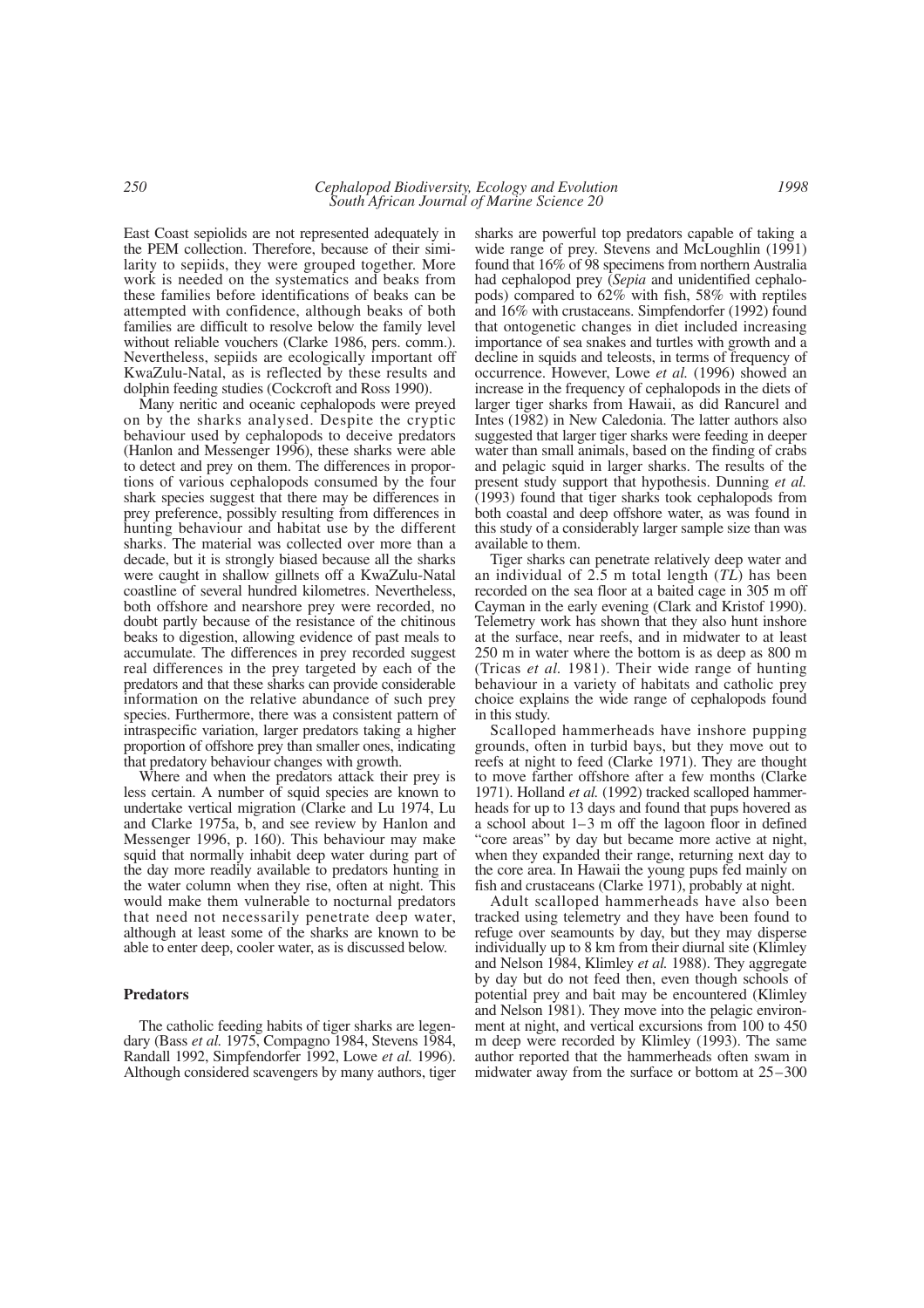m by day and at 125–400 m by night in the case of one individual. Klimley (1987) recorded females ≤1 600 mm *TL* feeding on a higher percentage of pelagic prey than males of the same size. Also, the female diet recorded was less benthic (15%) than that of males (40.9%) in terms of the index of diet used. Prey changed with size, octopods being more important in smaller sharks whereas *Ancistrocheirus* and *Mastigoteuthis* were more common in larger individuals (Klimley 1987), a trend consistent with the results of the present study.

Sharks are able to detect their prey using a variety of senses, including chemoreception (Hodgson and Mathewson 1978), vision (Gruber and Cohen 1978) and bioelectric detection using the ampullae of Lorenzini (Kalmijn 1978). Scalloped hammerheads have been filmed hunting at night, taking prey on or in sediments, probably using their bioelectric sensory system and other senses. These highly developed sensory systems would make benthic prey, including octopods and sepiids, particularly vulnerable to both hammerheads and other sharks. Such hunting behaviour would explain how inactive, retiring prey (Clarke 1971) could nevertheless be vulnerable to sharks, even when fossorial.

Smooth hammerheads are less studied than tiger and scalloped hammerheads, although they are known to take both pelagic and benthic prey (Bass *et al.* 1975, Stevens 1984, Smale 1991). Loliginids were considerably more important than ommastrephids in this study, in marked contrast to a study off eastern Australia (Dunning *et al.* 1993), probably reflecting different geographical abundance of the two groups. Smooth hammerheads are more typical of temperate waters, and the occurrence of loliginid beaks identified as *L.v. reynaudii* in stomach contents suggests that the sharks had migrated north to KwaZulu-Natal before being taken in the gillnets, because this squid is rare in the study area. Off the Eastern Cape, *L.v. reynaudii* is a dominant prey of smooth hammerheads inshore near squid spawning grounds (Sauer and Smale 1991).

Great hammerheads are less well known than the other two hammerhead species, although they are regularly taken in tropical waters (Compagno 1984). Cliff (1995) found that great hammerheads off KwaZulu-Natal preyed mainly on batoids and other elasmobranchs. Teleosts were less important, whereas cephalopod remains were mainly represented by beaks and were therefore of minimal overall importance in the region. Stevens and Lyle (1989) found that cephalopods (only squid, cuttlefish and some unidentified taxa) occurred in only 4.6% of 186 stomachs with food. The present study revealed that both inshore and oceanic species were taken, although cephalopods are probably of minor importance to this shark (Cliff 1995).

Previous studies of other predator groups have shown that similar prey species are taken. Feeding studies of coastal bottlenose dolphins have suggested that *Sepia* spp., *Loligo* spp. and *Octopus* spp. may be abundant in KwaZulu-Natal because they were the dominant cephalopods in the diets of those dolphins (Cockcroft and Ross 1990). These dolphins are known to feed inshore, rarely being sighted beyond the 30 m isobath (Cockcroft and Ross 1990). Their prey selection supports sighting data of their depth distribution, because the cephalopods taken are typical of the continental shelf. The schooling and more pelagic-feeding common dolphin also eats *Sepia*, *Loligo* spp. and *Lycoteuthis lorigera* (Young and Cockcroft 1994), their prey including species found offshore on the edge of the shelf.

On the other hand, Clarke's (1980) studies of sperm whales revealed that a variety of cephalopods, including *Histioteuthis*, *Ancistrocheirus* and *Chiroteuthis* that were also recorded in this study, were important prey of those cetaceans. Clearly the sperm whales have little influence, if any, on coastal cephalopod communities off KwaZulu-Natal, whereas they are significant predators on deep-living cephalopods.

Evidently, the sharks examined in this study took prey also eaten by common and bottlenose dolphins over the continental shelf and they also preyed on offshore fauna, some of which are preyed on by deep-diving sperm whales. Because relatively few species of cephalopod made up the bulk of the prey in different taxa, it appears that some cephalopods may be highly abundant off KwaZulu-Natal and some of those may in future become components of fisheries in that region.

In conclusion, it has been shown that the sharks in this study prey on cephalopods from the continental shelf (*Octopus* spp., *Sepia* spp., Loliginidae) and on deep-water species such as *Ancistrocheirus lesueurii* and *Histioteuthis* spp. Some of the prey may have been taken close to the bottom, but the influence of vertical migration making deep-sea squid more available to pelagic-hunting predators is unknown, although the subject deserves further investigation. This study has shown that detailed stomach content analyses can provide additional information on the cephalopod fauna of a region and that predators can provide insight into the fauna not possible with traditional sampling methods (e.g. Roeleveld *et al.* 1992), although more information on the prey would be derived were it possible to retain and study soft tissues in addition to the beaks. Undoubtedly, cephalopods are important and influential components of marine ecosystems (Boyle and Boletzky 1996, Clarke 1996). They clearly deserve more attention, particularly because they are increasingly being targeted as a food resource for humans.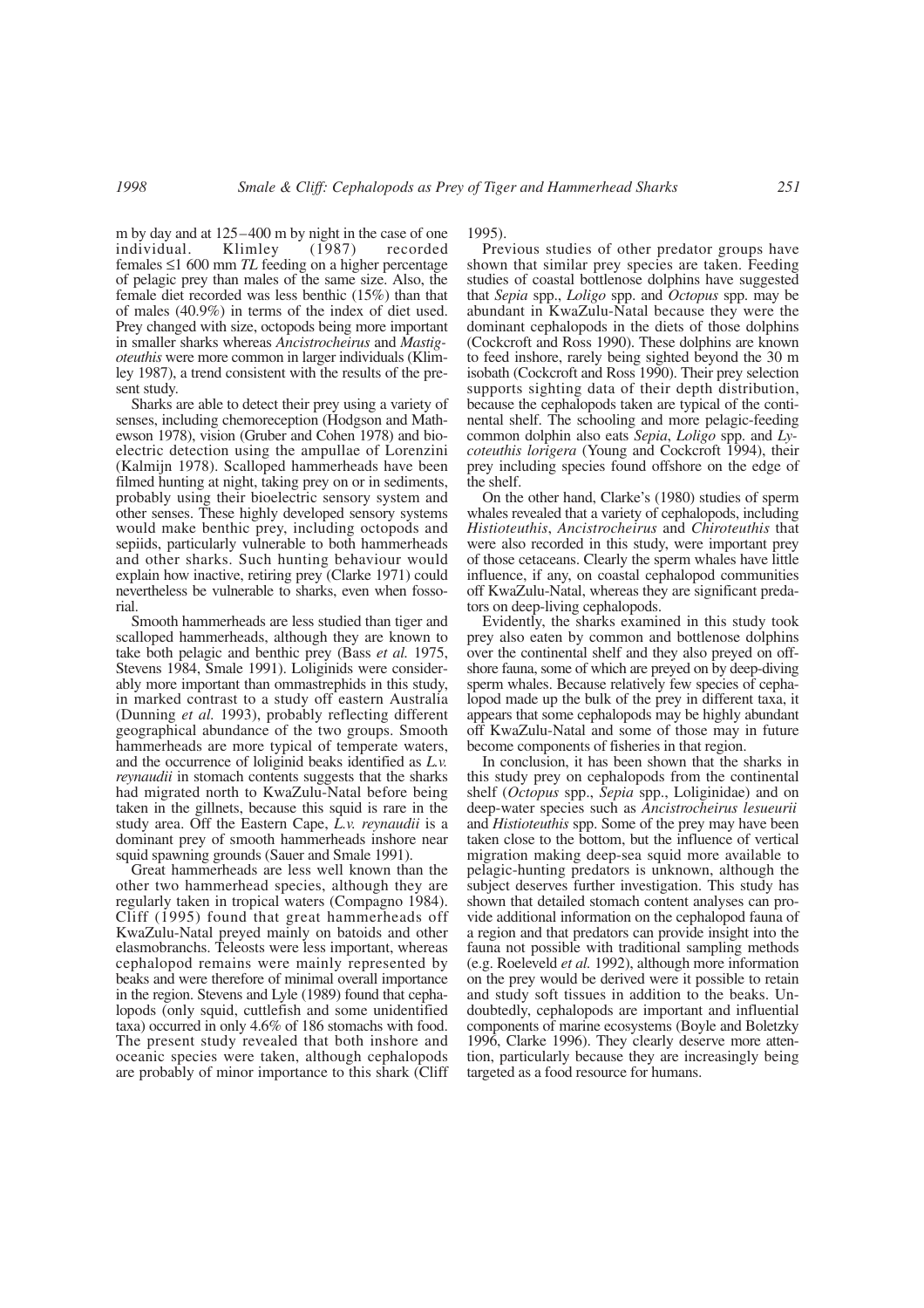# **ACKNOWLEDGEMENTS**

We are grateful to the staff of the Natal Sharks Board for collecting the material reported here. Dr M. R. Clarke (Plymouth, U.K.) kindly examined a small subsample of beaks at our request and Ms T. Nuneman (formerly Port Elizabeth Museum) assisted in sorting, identifying and measuring a portion of the sample. Dr L. J. V. Compagno (South African Museum) and an anonymous referee provided comments on an early draft of this paper.

# **LITERATURE CITED**

- BASS, A. J., D'AUBREY, J. D. and N. KISTNASAMY 1975 -Sharks of the east coast of southern Africa. 3. The families Carcharhinidae (excluding *Mustelus* and *Carcharhinus*) and Sphyrnidae. *Investl Rep. oceanogr. Res. Inst. S. Afr*. **38**: 100 pp.
- BOYLE, P. R. and S. von BOLETZKY 1996 Cephalopod pop-ulations: definition and dynamics. In *The Role of Cephalopods in the World's Oceans*. Clarke, M. R. (Ed.). *Phil. Trans. R. Soc. Lond.* **351B**: 985–1002.
- CLARK, E. and E. KRISTOF 1990 Deep-sea elasmobranchs observed from submersibles off Bermuda, Grand Cayman, Freeport, Bahamas. In *Elasmobranchs as Living Resources: Advances in the Biology, Ecology, Systematics, and the Status of the Fisheries*. Pratt, H. L., Gruber, S. H. and T. Taniuchi (Eds). *NOAA tech. Rep*. **NMFS 90**: 269–284.
- CLARKE, M. R. 1962 The identification of cephalopod "beaks" and the relationship between beak size and total body weight. *Bull. Br. Mus. nat. Hist*. **8**(10): 421–480 + Plates 13–22.
- CLARKE, M. R. 1980 Cephalopoda in the diet of sperm whales of the southern hemisphere and their bearing on sperm whale biology. *"Discovery" Rep.* **37**: 1–324.
- CLARKE, M. R. (Ed.) 1986 *A Handbook for the Identification of Cephalopod Beaks*. Oxford; Clarendon: xiii + 273 pp.
- CLARKE, M. R. 1996 The role of cephalopods in the world's oceans: general conclusions and the future. *Phil. Trans. R. Soc. Lond.* **351B**: 1105–1112.
- CLARKE, M. R., DENTON, E. J. and J. B. GILPIN-BROWN 1979 — On the use of ammonium for buoyancy in squids. *J. mar. biol. Ass. U.K*. **59**(2): 259–276.
- CLARKE, M. R. and C. C. LU 1975 Vertical distribution of cephalopods at 18°N 25°W in the North Atlantic. *J. mar. biol. Ass. U.K.* **55**: 165–182.
- CLARKE, T. A. 1971 The ecology of the scalloped hammerhead shark, *Sphyrna lewini*, in Hawaii. *Pacific Sci.* **25**(2): 133–144.
- CLIFF, G. 1995 Sharks caught in the protective gill nets off KwaZulu-Natal, South Africa. 8. The great hammerhead shark *Sphyrna mokarran* (Rüppell). *S. Afr. J. mar. Sci*. **15**: 105–114.
- CLIFF, G. and S. F. J. DUDLEY 1991 Sharks caught in the protective gill nets off Natal, South Africa. 4. The bull shark *Carcharhinus leucas* (Valenciennes). *S. Afr. J. mar. Sci*. **10**: 253–270.
- CLIFF, G. and S. F. J. DUDLEY 1992 Protection against shark attack in South Africa, 1952–90. *Aust. J. mar. Freshwat. Res.* **43**: 263–272.
- COCKCROFT, V. G. and G. J. B. ROSS 1990 Food and feeding of the Indian Ocean bottlenose dolphin off southern

Natal, South Africa. In *The Bottlenose Dolphin*. Leatherwood, S. J. and R. R. Reeves (Eds). New York; Academic Press: 295–308.

- COMPAGNO, L. J. V. 1984 F.A.O. species catalogue. **4**. Sharks of the world. An annotated and illustrated catalogue of shark species known to date. (2) Carcharhiniformes. *F.A.O. Fish. Synop*. **125**: 250–655.
- DUNNING, M. C., CLARKE, M. R. and C. C. LU 1993 Cephalopods in the diet of oceanic sharks caught off eastern Australia. In *Recent Advances in Cephalopod Fisheries Biology*. Okutani, T., O'Dor, R. K. and T. Kubodera (Eds). Tokyo; Tokai University Press: 119–131.
- GRUBER, S. H. and J. L. COHEN 1978 Visual system of the elasmobranchs: state of the art 1960-1975. In *Sensory Biology of Sharks, Skates, and Rays.* Hodgson, E. S. and R. F. Mathewson (Eds). Washington, D.C.; Government Printing Office:  $11-105$ .
- HANLON, R. T. and J. B. MESSENGER 1996 *Cephalopod Behaviour*. Cambridge; University Press: 232 pp.
- HODGSON, E. S. and R. F. MATHEWSON 1978 Electrophysiological studies of chemoreception in elasmobranchs. In *Sensory Biology of Sharks, Skates, and Rays.* Hodgson, E. S. and R. F. Mathewson (Eds). Washington, D.C.; Government Printing Office: 227–267.
- HOLLAND, K. N., LOWE, C. G., PETERSON, J. D. and A. GILL 1992 — Tracking coastal sharks with small boats: hammerhead shark pups as a case study. *Aust. J. mar. Freshwat. Res*. **43**(1): 61–66.
- KALMIJN, A. J. 1978 Electric and magnetic sensory world of sharks, skates and rays. In *Sensory Biology of Sharks, Skates, and Rays.* Hodgson, E. S. and R. F. Mathewson (Eds). Washington, D.C.; Government Printing Office: 507–528.
- KLIMLEY, A. P. 1987 The determinants of sexual segregation in the scalloped hammerhead shark, *Spyhrna lewini. Environ. Biol. Fishes* **18**(1): 27–40.
- KLIMLEY, A. P. 1993 Highly directional swimming by scal-loped hammerhead sharks, *Sphyrna lewini,* and subsurface irradiance, temperature, bathymetry, and geomagnetic field. *Mar. Biol*. **117**(1): 1–22.
- KLIMLEY, A. P. and D. R. NELSON 1981 Schooling of the scalloped hammerhead shark, *Sphyrna lewini*, in the Gulf of California. *Fishery Bull., Wash*. **79**(2): 356–360.
- KLIMLEY, A. P. and D. R. NELSON 1984 Diel movement patterns of the scalloped hammerhead shark (*Sphyrna lewini*) in relation to El Bajo Espirito Santo: a refuging central-position social system. *Behav. Ecol. Sociobiol*. **15**:  $45 - 54.$
- KLIMLEY, A. P., BUTLER, S. B., NELSON, D. R. and A. T. STULL 1988 — Diel movements of scalloped hammerhead sharks, *Sphyrna lewini* Griffith and Smith, to and from a seamount in the Gulf of California. *J. Fish Biol*. **33**(5): 751–761.
- LOWE, C. G., WETHERBEE, B. M., CROW, G. L. and A. L. TESTER 1996 — Ontogenetic dietary shifts and feeding behavior of the tiger shark, *Galeocerdo cuvier*, in Hawaiian waters. *Environ Biol. Fishes* **47**(2): 203–211.
- LU, C. C. and M. R. CLARKE 1975a Vertical distribution of cephalopods at 40°N, 53°N and 60°N at 20°W in the North Atlantic. *J. mar. biol. Ass. U.K.* **55**(1): 143–163.
- LU, C. C and M. R. CLARKE 1975b Vertical distribution of cephalopods at 11°N, 20°W in the North Atlantic. *J. mar. biol. Ass. U.K.* **55**(2): 369–389.
- RANCUREL, P. and A. INTES 1982 Le requin tigre, *Galeocerdo cuvieri* Lacépède, des eaux Néocalédoniennes examen des contenus stomacaux. *Téthys* **10**(3): 195–199.
- RANDALL, J. E. 1967 Food habits of reef fishes of the West Indies. *Stud. trop. Oceanogr.* **5**: 665–847.
- RANDALL, J. E.  $1992 -$ Review of the biology of the tiger shark